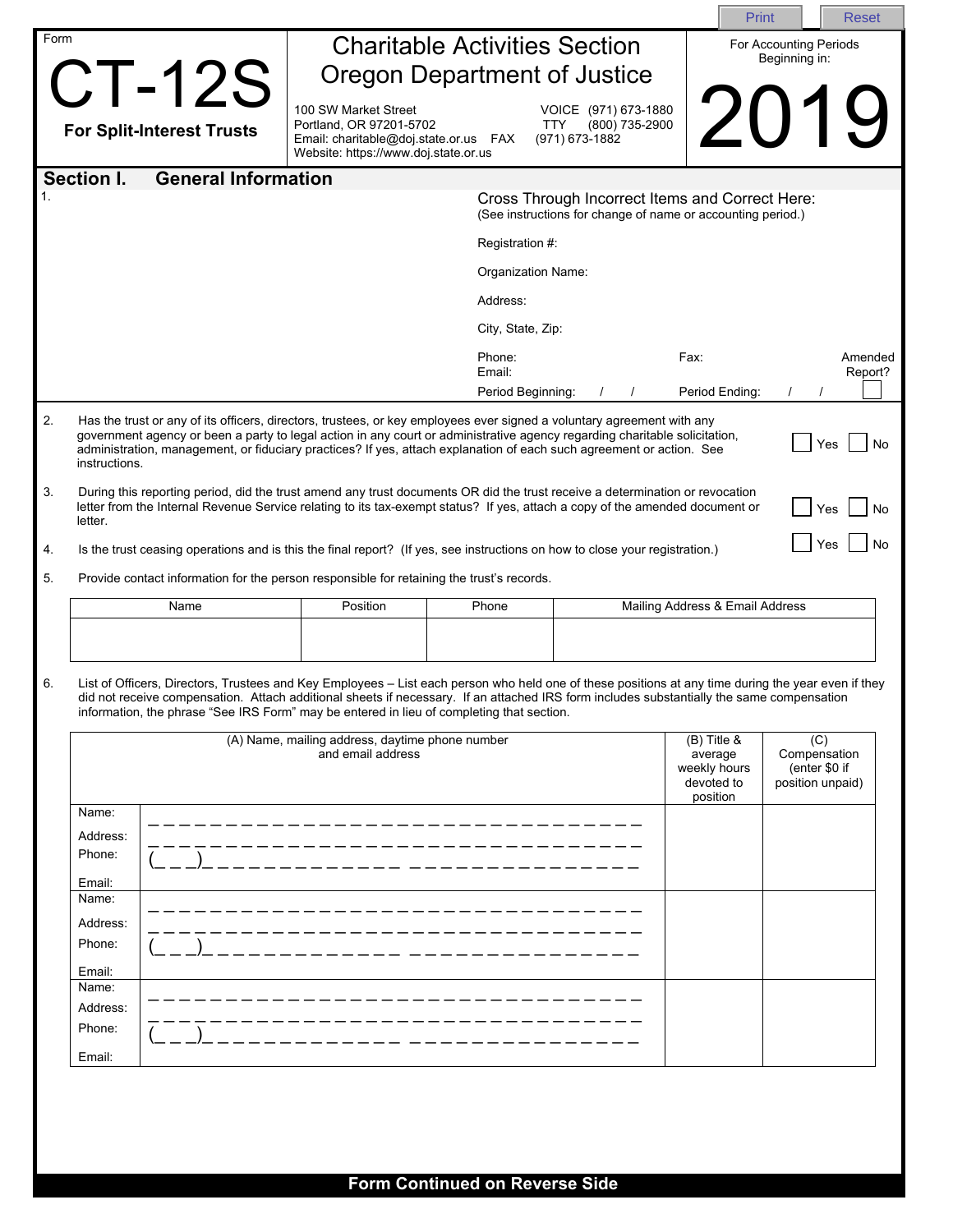| Section II. Fee Calculation                                                                                                                                                                                                                                                      |                                                                                                                                                                                                                                                                                                   |                                                                                                                                                                                                                                                                                                        |         |  |  |  |
|----------------------------------------------------------------------------------------------------------------------------------------------------------------------------------------------------------------------------------------------------------------------------------|---------------------------------------------------------------------------------------------------------------------------------------------------------------------------------------------------------------------------------------------------------------------------------------------------|--------------------------------------------------------------------------------------------------------------------------------------------------------------------------------------------------------------------------------------------------------------------------------------------------------|---------|--|--|--|
| 7.                                                                                                                                                                                                                                                                               |                                                                                                                                                                                                                                                                                                   | (If no charitable distributions were made during the report year write \$0. Otherwise, write the total of Lines 31 a, b and c<br>plus Line 36 from Form 5227, or the total of Line 18 plus Line 24 from Form 1041-A)                                                                                   | 7.      |  |  |  |
| 8.                                                                                                                                                                                                                                                                               | \$0<br>\$25,000<br>\$50,000<br>\$100,000<br>\$250,000<br>\$500,000<br>\$1,000,000 or                                                                                                                                                                                                              | (See chart below. Minimum fee is \$20.)<br><b>Amount on Line 8</b><br><b>Charitable Distribution Fee</b><br>\$24.999<br>\$20<br>$\sim$<br>\$49.999<br>\$50<br>\$99,999<br>\$90<br>\$249,999<br><b>Contract</b><br>\$150<br>$-$ \$499,999<br>\$200<br>$\sim 100$<br>\$999,999<br>\$300<br>\$400<br>more | 8.      |  |  |  |
| 9.                                                                                                                                                                                                                                                                               |                                                                                                                                                                                                                                                                                                   | (Line 59b on Form 5227 or Line 45b on Form 1041-A)                                                                                                                                                                                                                                                     |         |  |  |  |
| 10.                                                                                                                                                                                                                                                                              | 10.<br>(Line 9 multiplied by .0001. If the fee is less than \$5, write \$0. Not to exceed \$2,000. Round cents to the nearest whole dollar.)                                                                                                                                                      |                                                                                                                                                                                                                                                                                                        |         |  |  |  |
| 11.                                                                                                                                                                                                                                                                              | Are you filing this report late?<br>Yes  <br>11.<br>(If yes, the late fee is a minimum of \$20. You may owe more depending on how late the report is. See Instruction 12 for additional information or contact the<br>Charitable Activities Section at (971) 673-1880 to obtain late fee amount.) |                                                                                                                                                                                                                                                                                                        |         |  |  |  |
| 12.                                                                                                                                                                                                                                                                              | (Add Lines 8, 10, and 11. Make check payable to the Oregon Department of Justice.)                                                                                                                                                                                                                |                                                                                                                                                                                                                                                                                                        |         |  |  |  |
| 13.                                                                                                                                                                                                                                                                              | Attach a copy of the trust's federal returns and all supporting schedules and attachments.                                                                                                                                                                                                        |                                                                                                                                                                                                                                                                                                        |         |  |  |  |
| Under penalties of perjury, I declare that I have examined this return, including all accompanying forms, schedules, and attachments,<br><b>Please</b><br>and to the best of my knowledge and belief, it is true, correct, and complete.<br>Sign<br>$\Rightarrow$<br><b>Here</b> |                                                                                                                                                                                                                                                                                                   |                                                                                                                                                                                                                                                                                                        |         |  |  |  |
|                                                                                                                                                                                                                                                                                  |                                                                                                                                                                                                                                                                                                   | Signature of officer<br>Date                                                                                                                                                                                                                                                                           | Title   |  |  |  |
|                                                                                                                                                                                                                                                                                  |                                                                                                                                                                                                                                                                                                   | Officer's name (printed)                                                                                                                                                                                                                                                                               | Address |  |  |  |
|                                                                                                                                                                                                                                                                                  |                                                                                                                                                                                                                                                                                                   |                                                                                                                                                                                                                                                                                                        | Phone   |  |  |  |
| Paid                                                                                                                                                                                                                                                                             | Preparer's<br>Use Only                                                                                                                                                                                                                                                                            | $\Rightarrow$                                                                                                                                                                                                                                                                                          |         |  |  |  |
|                                                                                                                                                                                                                                                                                  |                                                                                                                                                                                                                                                                                                   | Preparer's signature<br>Date                                                                                                                                                                                                                                                                           | Phone   |  |  |  |
|                                                                                                                                                                                                                                                                                  |                                                                                                                                                                                                                                                                                                   | Preparer's name (printed)                                                                                                                                                                                                                                                                              | Address |  |  |  |

**Line-by-line instructions for completing the annual report form can be found at https://www.doj.state.or.us/charitableactivities/annual-reporting-for-charities/file-your-annual-report. If you click the appropriate link for this year's form, the instructions are included in that document.** If you would like us to send a copy of the instructions, please call us at 971-673- 1880 or send an email to charitable@doj.state.or.us.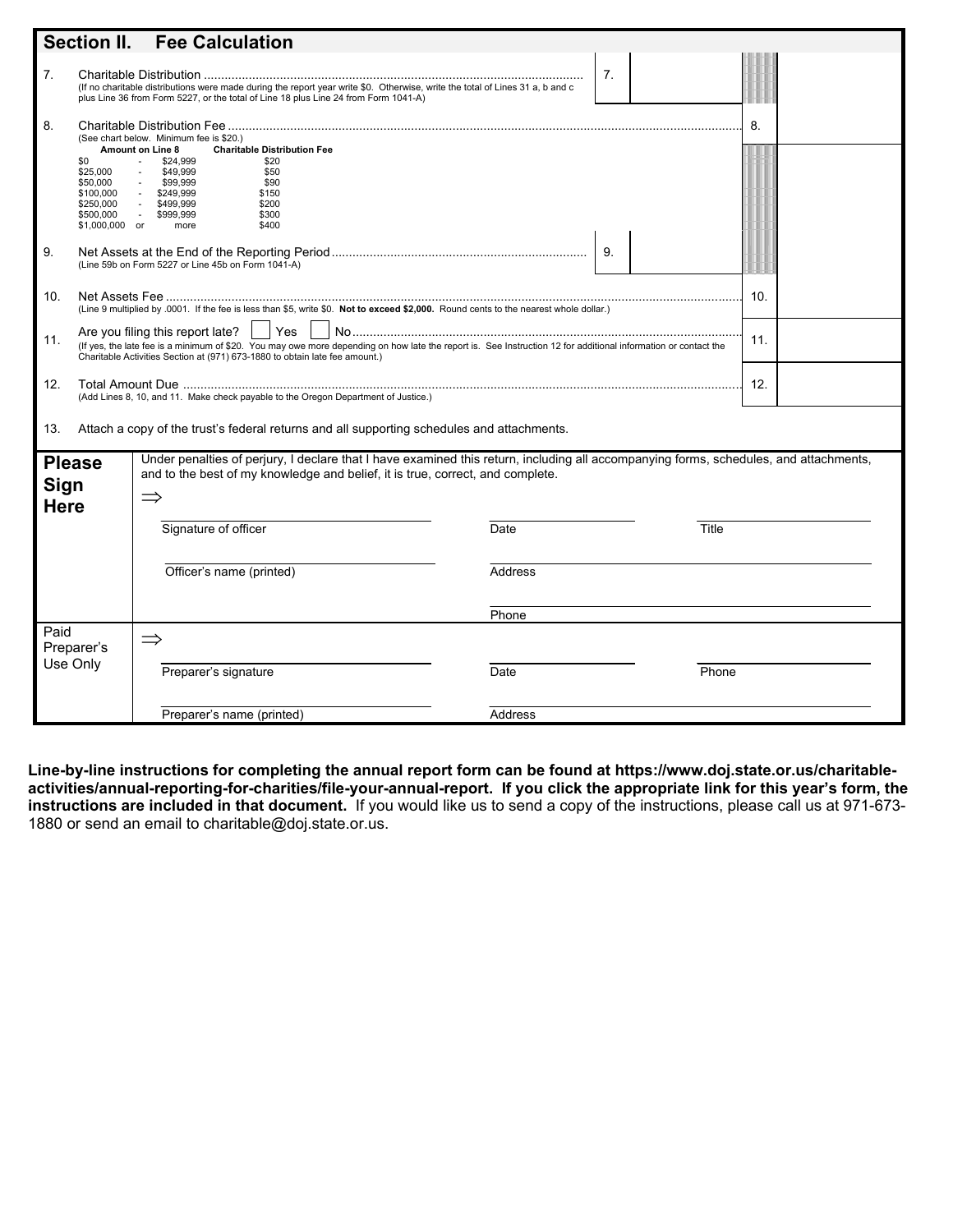# **2019 Form CT-12S Instructions**



# **General Instructions**

## **Purpose**

Oregon law charges the Attorney General with the duty and responsibility to represent the public's interest in charitable organizations and assets held or received for charitable purposes. The Attorney General carries out this responsibility by requiring charitable organizations to register and file periodic financial reports.

Once submitted, this Form and all attachments become a part of the public record excluding social security numbers and similar confidential information. Any interested person may examine or obtain a copy of an annual report of a charitable organization by contacting the Charitable Activities Section.

## **Who Must File**

All organizations registered with the Charitable Activities Section of the Oregon Department of Justice must annually file Form CT-12, CT-12F, or CT-12S unless the Attorney General has specifically exempted the organization from the reporting requirements.

## **What Form to File**

File Form CT-12 if the organization is incorporated, organized, or headquartered in Oregon.

File Form CT-12F if the organization is based or headquartered outside of Oregon. The Charitable Activities Section does not accept multi-state annual report forms in lieu of a completed Form CT-12F.

File Form CT-12S if the organization is a splitinterest trust that holds assets for the benefit of both charitable and non-charitable beneficiaries.

If the organization does not fit within any of the above categories, file Form CT-12.

**The Form year should match the starting year of the fiscal period covered by the report.**

## **Due Date**

The Form, all required attachments and schedules, and payment of fees are due in the Charitable Activities Section's office no later than 4 months and 15 days after the end of the organization's fiscal year. If the due date falls on a weekend or legal holiday, the due date is the next business day.

The Charitable Activities Section does not use the postmark date to determine whether an organization has filed timely. Instead, filings are considered timely if they are physically received within 5 business days after the due date. All filings received more than 5 business days after the due date will be assessed a late charge. See Instruction 11 Late Fees.

## **Extensions for Filing**

A trust may apply for an extension of time to file. Extension requests must be received on or before the due date of the report to avoid a late fee. The maximum available extension period is 180 days. An extension to file is also an extension to pay any associated fees. Therefore, estimated payments should not be included with extension requests.

Please do not submit an incomplete CT-12/CT-12F/CT-12S if you intend to later supplement or amend your report with a copy of your IRS return. Instead, file an extension request so that you can submit a complete report by the extended due date with a copy of the appropriate IRS form attached.

Extensions may be requested through the Department of Justice website at https://justice.oregon.gov/Charities/Extensions. Follow the instructions carefully to ensure that we receive your request. Please contact our office if you have any questions or difficulties with your online request.

You should print and retain a copy of the online Confirmation of Extension Request. You should also expect to receive a confirmation of receipt of your online request.

You may also submit a written request or a copy of the trust's federal extension request (IRS Form 8868) **so long as the Charitable Activities Section receives the request or copy before the due date of the report.** The trust's 4 or 5-digit registration number should be noted on the top of all extension requests. If you would like acknowledgement that your extension request has been received, you should enclose an additional copy of the request and a selfaddressed, stamped envelope.

In the event your request is denied, to avoid a late fee, the annual report must be submitted by the later of the due date or within 10 days after

the trust receives notice of denial of the requested extension.

**Important Note**—**An extension request filed with the IRS or the Oregon Department of Revenue does NOT act as an extension with the Charitable Activities Section unless a copy is submitted to the Charitable Activities Section by the due date.**

## **Record Keeping**

Please retain a copy of this report and all supporting documentation for at least five years after the due date.

## **Rounding and Blank Lines**

Round all amounts on the report to the nearest whole dollar. Drop amounts under 50 cents and increase amounts from 50 to 99 cents to the next whole dollar. If the amount is zero write "\$0."

**Do not leave any line blank.** Your report may be treated as incomplete if you leave blank lines.

## **Important Reminders**

**Important information regarding Social Security numbers (SSNs)** – **Forms submitted to this office become a public record. To protect the privacy of named individuals, you should redact any SSNs (if used) from copies of any IRS forms submitted. Although we endeavor to redact SSNs from any forms we receive, we request your assistance in safeguarding this information by not including it in your submission.**

## **How to Contact the Charitable Activities Section**

To obtain blank forms, mailed instructions, technical assistance or information about a charitable organization, contact the Charitable Activities Section or visit our website at:

 Charitable Activities Section Oregon Department of Justice 100 SW Market Street Portland, OR 97201-5702 Phone: (971)673-1880 TTY: (800)735-2900<br>Fax: (971)673-1882 Fax: (971)673-1882 Email: charitable@doj.state.or.us Website: https://www.doj.state.or.us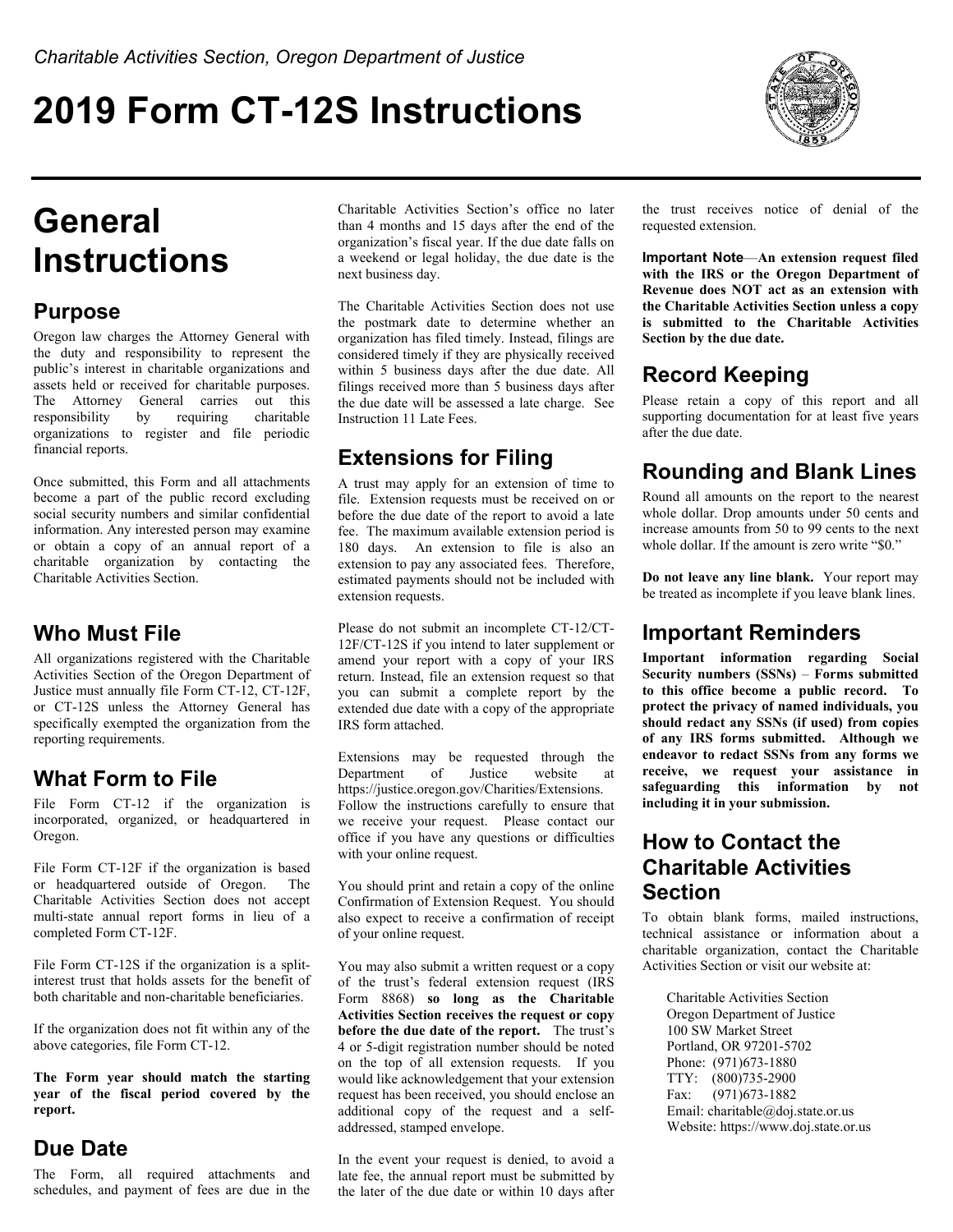## **Where to File**

Send completed forms and any corresponding payment of fees to the above address. The Charitable Activities Section does not accept CT-12S reports by Fax, Email, or electronic submission at this time.

# **Line Instructions**

## **Section I.**

## **General Information**

## *1. Missing or Incorrect Information*

The Charitable Activities Section sends a form preprinted with name, address contact information and registration number to all registered trusts. If the organization is returning one of these preprinted forms, provide the requested information in this section.

### **Name Changes**

If applicable, write the trust's new legal name. Attach a copy of the trust document that changed the trust's name.

### **Address, Email, and Phone Number Changes**

If applicable, write the new address where mail for the trust should be directed in the future. If applicable, write the new daytime phone number, fax number and email address for the trust.

### **Accounting Year Changes**

If applicable, write the trust's new or short reporting period. Preprinted forms are based upon the accounting period we have on record for the trust. If the trust has changed its fiscal year or is filing a final report for a period less than 12 months, the shortened period covered by the report must be noted here. If the trust is filing a final report, see the instructions for line 5 for closing requirements.

**Short Year Report**—If the trust is filing a shortened report due to a change in fiscal year, see the instructions for line 9 for calculation of prorated Net Assets fee.

### **Amended Reports**

If amending previously submitted information for the same accounting period, check the amended report box. Either complete a blank form that includes the amended information or provide a copy of the previously submitted form that clearly shows what information is being amended. Submit any additional fee due with the amended report.

## *2. Disclosure of Legal Action*

Check yes if the trust or any of its officers, directors, trustees or key employees ever signed a voluntary agreement with any government agency, such as a state attorney general, secretary of state, or local district attorney, or been a party to legal action in any court or administrative agency regarding charitable solicitation, administration, management, or fiduciary practices. This includes assurances of voluntary compliance or discontinuance involving the trust or any other proceeding in which the trust or any current officer, director, trustee, or key employee is subject to any injunction, order, or pending action relating to the solicitation of contributions, or administration of charitable assets. **Attach a written explanation of each such action or agreement, including the agency involved and the allegations. Also, attach a copy of any agreements or actions that occurred in the current reporting period.**

## *3. Amendments to Trust Documents*

Check yes if during the reporting period the trust amended the documents that created the trust or if the IRS issued a tax-exempt status ruling for the trust.

**Important Note**—Attach signed and dated copies of amended trust documents and/or IRS determination letters.

## *4. Final Report*

Check yes if this is the final report for the trust. The trust should contact the Charitable Activities Section for specific instructions and requirements relating to closing procedures.

A final report must reflect the financial transactions of the trust from the day after the close of its last accounting period to the date of the disposition of all remaining assets.

## *5. Who Keeps the Books?*

Indicate the person to be contacted if the trust's books need to be accessed for information or review. Either a business or personal phone number email, and mailing address are acceptable. If the person does not have an email address, please note that on the form.

## *6. Officers, Directors, Trustees, and Other Key Employees*

List each person who was an officer, director, trustee, or key employee (defined below) of the trust at any time during the year even if they are a volunteer and do not receive any compensation from the organization. Give the daytime phone number and preferred mailing address at which officers, etc., want the Charitable Activities Section to contact them. Use an attachment if there are more persons to list than there are lines available.

A failure to fully complete this part can subject the trust to late fees or civil penalties for filing an incomplete Form.

Officers include those officers required by applicable state law, such as president, secretary, or treasurer, and also includes the person(s) elected or appointed to implement the decisions of the governing body or for supervising the management, administration, or operation of the organization, regardless of title or the amount of compensation received. The CEO or Executive Director is an officer for purposes of this form. The top financial official may also be an officer if they are responsible for managing the organization's finances.

#### Column (C)

If an IRS form is attached that includes complete and accurate compensation information, the phrase "See IRS Form" may be entered in lieu of completing this section.

Otherwise, for each person listed, report the total amount of compensation paid or deferred for payment to a later date, including salary, fees, bonuses, benefits, taxable allowances or reimbursements, the value of noncash compensation, and severance payments.

Enter a zero in column (C) if the person was a volunteer and was not paid or did not accrue any compensation during the reporting year.

The trust may provide an attachment to explain the entire compensation package for any person listed in this part, including whether the compensation includes the payment of amounts previously deferred.

## **Section II. Fee Calculation**

## *7. Charitable Distribution*

The charitable distribution represents the total amount paid to charitable organizations. For Charitable Remainder trusts there will generally be no charitable distributions until the final year when the trust terminates. If no charitable distributions were made during the report year, enter zero on line 8. Otherwise, if IRS Form 5227 was filed, add the amounts on lines 31 a, b and c and 36. If IRS Form 1041-A was filed, add the amounts on lines 18 and 24.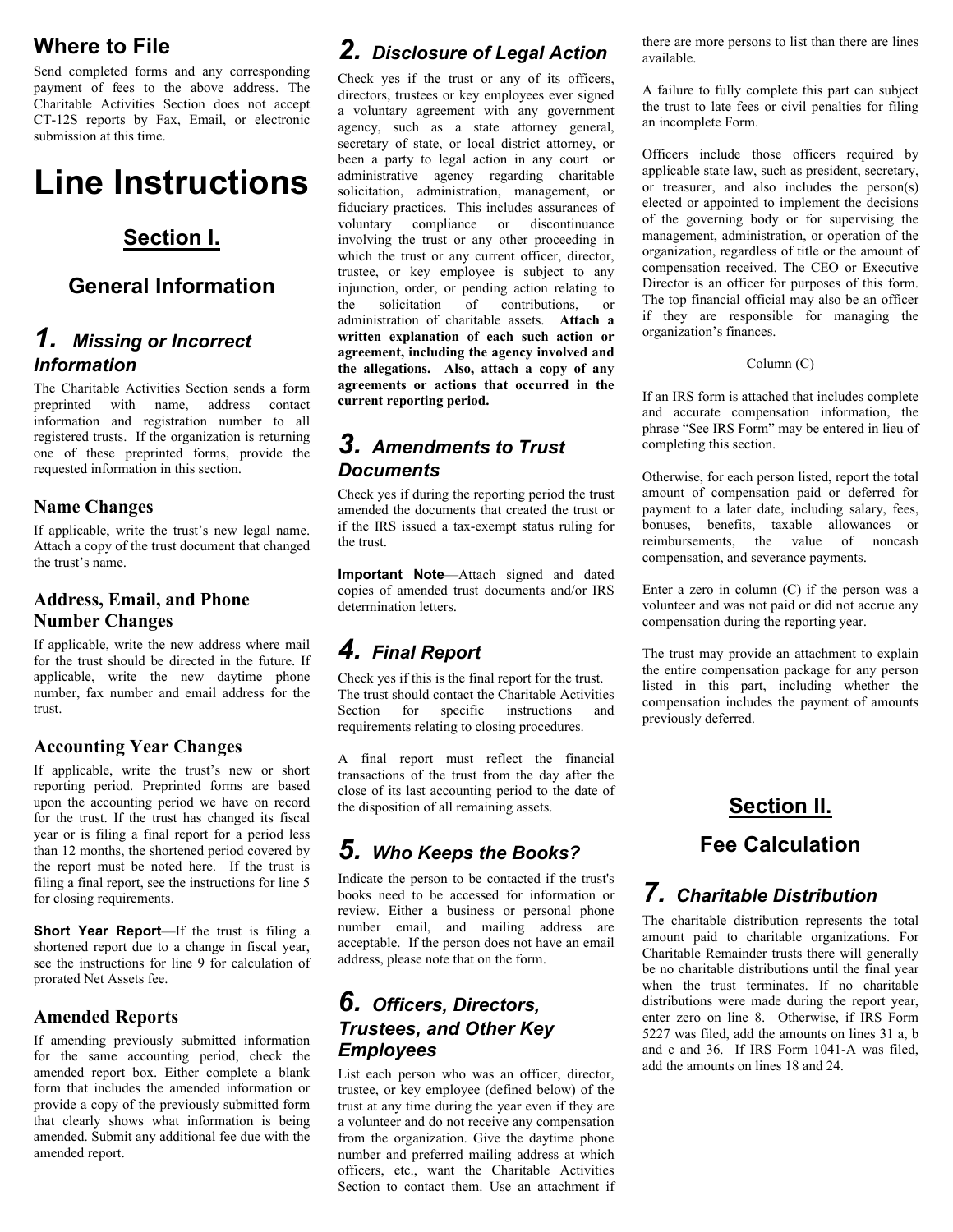## *8. Charitable Distribution Fee*

Use the charitable distribution figure from line 8 to calculate the charitable distribution fee according to the following schedule.

#### **Charitable Distribution Fee Schedule**

|                  |    |              | Charitable              |
|------------------|----|--------------|-------------------------|
| Amount on Line 8 |    |              | <b>Distribution Fee</b> |
| \$<br>0          |    | 24,999<br>\$ | 20                      |
| 25.000           |    | 49.999       | 50                      |
| 50,000           |    | 99.999       | 90                      |
| 100,000          |    | 249.999      | 150                     |
| 250,000          |    | 499.999      | 200                     |
| 500,000          |    | 999.999      | 300                     |
| 1.000.000        | or | more         | 400                     |

The maximum amount subject to the charitable distribution fee is \$1,000,000. The maximum charitable distribution fee is \$400. The minimum charitable distribution fee is \$20.

## *9. Net Assets at the End of the Reporting Period*

The Charitable Activities Section has adopted the definition for "Net Assets" used by the Internal Revenue Service. If the trust completed one of the following IRS Forms for this reporting period, the Net Assets figure should come from the line number listed:

- IRS Form 1041-A, Part IV, line 45b
- IRS Form 5227, Part IV, line 59b

If the trust was not required to complete one of these IRS Forms, a summary of what constitutes Net Assets is provided within these instructions. A more detailed definition can be found in the IRS instructions for forms listed above.

Net Assets refer to the trust's assets minus liabilities.

"Assets" are items of value to the trust, such as cash, receivables less any allowance for doubtful<br>accounts. inventory. prepaid expenses. accounts, inventory, prepaid investments, land, buildings & equipment less any accumulated depreciation if the trust records depreciation.

"Liabilities" are the amount of debts and obligations owed by the trust, such as accounts payable, accrued expenses, deferred revenue, loans, and mortgages.

**Important Note**— If the trust disposed of all or substantially all of the trust's assets during this reporting period, attach a letter listing a description of the asset and the name, address, phone number, and contact person of each entity which received the trust's assets.

## *10. Net Assets Fee*

Multiply the amount subject to a Net Assets fee from line 10 by .0001 and enter this figure on line 11. Round to the nearest whole dollar. If the result is less than \$5 enter \$0. If the result is more than \$2,000 enter \$2,000.

**Important Note**—If the trust is filing a short report of less than one year due to a change in accounting periods, the amount entered on line 11 should be prorated by the number of months covered by the report. To determine the prorated amount, divide the amount determined above by 12 and multiply by the number of months covered by the short report. No similar proration should be made if the short report is due to the initial or final reporting period.

## *11. Late Fees*

If the report is not filed or the fee is not paid by the due date (or the extended due date), an initial late fee of \$20 will be due. If the report or payment remains outstanding more than 13 months past the end of the fiscal year covered by the report, the late fee will increase to \$50. If the delinquency is not corrected within 16 months of the end of the fiscal year covered by the report, the late fee increases to \$100.

| <b>Late Fee Schedule</b>    |                                                        |                                                                 |                                                         |  |  |
|-----------------------------|--------------------------------------------------------|-----------------------------------------------------------------|---------------------------------------------------------|--|--|
| Fiscal<br>Year End<br>Dates | I ate<br>Report<br>Receive<br>d Before<br>This<br>Date | I ate<br>Report<br>Received<br><b>Between</b><br>These<br>Dates | Late<br>Report<br>Received<br><b>After This</b><br>Date |  |  |
| Late<br>Fee:                | \$20                                                   | \$50                                                            | \$100                                                   |  |  |
| 12/31/19                    | 2/1/21                                                 | $2/1/21 -$<br>4/30/21                                           | 4/30/21                                                 |  |  |
| 1/31/20                     | 3/1/21                                                 | 3/1/21<br>5/31/21                                               | 5/31/21                                                 |  |  |
| 2/28/20                     | 4/1/21                                                 | $4/1/21-$<br>6/30/21                                            | 6/30/21                                                 |  |  |
| 3/31/20                     | 5/1/21                                                 | $5/1/21 -$<br>7/31/21                                           | 7/31/21                                                 |  |  |
| 4/30/20                     | 6/1/21                                                 | $6/1/21 -$<br>8/31/21                                           | 8/31/21                                                 |  |  |
| 5/31/20                     | 7/1/21                                                 | $7/1/21-$<br>9/30/21                                            | 9/30/21                                                 |  |  |
| 6/30/20                     | 8/1/21                                                 | $8/1/21 -$<br>10/31/21                                          | 10/31/21                                                |  |  |
| 7/31/20                     | 9/1/21                                                 | $9/1/21 -$<br>11/30/21                                          | 11/30/21                                                |  |  |
| 8/31/20                     | 10/1/21                                                | $10/1/21 -$<br>12/31/21                                         | 12/31/21                                                |  |  |
| 9/30/20                     | 11/1/21                                                | $11/1/21-$<br>1/31/22                                           | 1/31/22                                                 |  |  |
| 10/31/20                    | 12/1/21                                                | $12/1/21 -$<br>2/28/22                                          | 2/28/22                                                 |  |  |
| 11/30/20                    | 1/1/22                                                 | $1/1/22 -$<br>3/31/22                                           | 3/31/22                                                 |  |  |

The above late fees apply automatically and cannot be waived. The Department has the authority to obtain additional civil penalties against the organization and its officers and directors or take other administrative action in connection with the failure to file timely reports.

## *12. Total Amount Due*

Add lines 9, 11, and 12. This is the total amount due. Make check or money order payable to the "Oregon Department of Justice". The Department does not accept payment by credit card. Do not send cash.

Mail payment together with the report to:

 **Charitable Activities Section Oregon Department of Justice 100 SW Market Street Portland, Oregon 97201-5702**

**Important Note**—Indicate on the check the trust's 4 or 5-digit Oregon Department of Justice registration number. The registration number is located on line 1 of the preprinted Form CT-12S or can be obtained by contacting the Charitable Activities Section.

## *13. IRS Forms, Schedules, and Attachments*

All trusts must attach a complete copy of all forms, supporting schedules, and attachments filed with the IRS. This may include IRS Form 1041-A and/or IRS Form 5227.

**Important Note for CPAs/Paid Preparers/Beneficiaries**— Forms submitted to this office become a public record. To protect the privacy of named individuals, you should redact Social Security Numbers (if used) from the copy of the IRS Form 990/990-EZ/990- PF/5227/1041-A (Schedule K) submitted to this office. Although we endeavor to redact social security numbers from any forms we receive, we request your assistance in safeguarding this information by not including it in your submission.

### **Signature Block**

To make the return complete, a trustee, receiver or assignee must sign any return he or she files for the trust. Signature stamps and labels are not acceptable.

In the paid preparer's information section, include the name, daytime phone number, and address of any person who was paid by the trust to complete this report. Power of Attorney signature is not accepted.